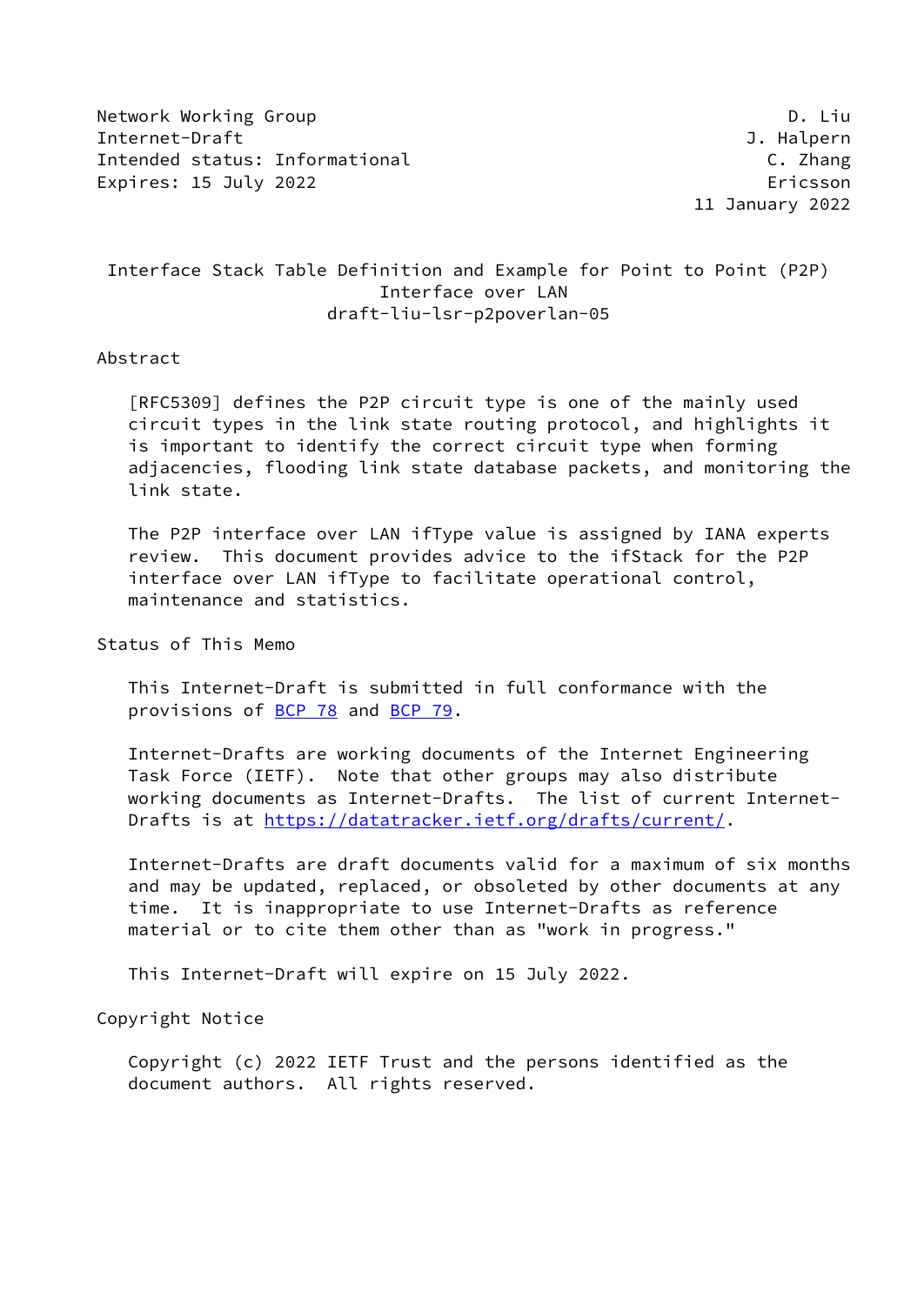### <span id="page-1-1"></span>Internet-Draft IfStackTable for P2poverLAN interface January 2022

This document is subject to [BCP 78](https://datatracker.ietf.org/doc/pdf/bcp78) and the IETF Trust's Legal Provisions Relating to IETF Documents ([https://trustee.ietf.org/](https://trustee.ietf.org/license-info) [license-info](https://trustee.ietf.org/license-info)) in effect on the date of publication of this document. Please review these documents carefully, as they describe your rights and restrictions with respect to this document. Code Components extracted from this document must include Revised BSD License text as described in Section 4.e of the **Trust Legal Provisions** and are provided without warranty as described in the Revised BSD License.

### Table of Contents

|  | 3. Interface Stack Table for P2P Interface Type 3 |  |
|--|---------------------------------------------------|--|
|  | 4. Security Considerations 4                      |  |
|  |                                                   |  |
|  |                                                   |  |
|  | 6.1. Normative references 4                       |  |
|  | 6.2. Informative References 5                     |  |
|  |                                                   |  |
|  |                                                   |  |

#### <span id="page-1-0"></span>[1](#page-1-0). Introduction

The assignment of a value (303, available at

 [https://www.iana.org/assignments/smi-numbers/smi-numbers.xhtml#smi](https://www.iana.org/assignments/smi-numbers/smi-numbers.xhtml#smi-numbers-5) [numbers-5](https://www.iana.org/assignments/smi-numbers/smi-numbers.xhtml#smi-numbers-5)) to p2p0verLan ifType was made by expert review. To simplify configuration and operational control, it is helpful to represent the fact that an interface is to be considered a P2P interface over LAN type explicitly in the interface stack. This enables, for example, routing protocols to automatically inherit the correct operating mode from interface stack without further configuration (No need to explicitly configure the P2P interface in routing protocols).

 It is helpful to map the P2P interface over LAN type in the interface management stack table. And if no entry specify the P2P interface lower layer, the management suffers loses the ability to get to the lower layer specific management properties via many tools.

 The purpose of this document is to suggest how to use ifStackTable for the P2P interface over LAN type, and provide examples.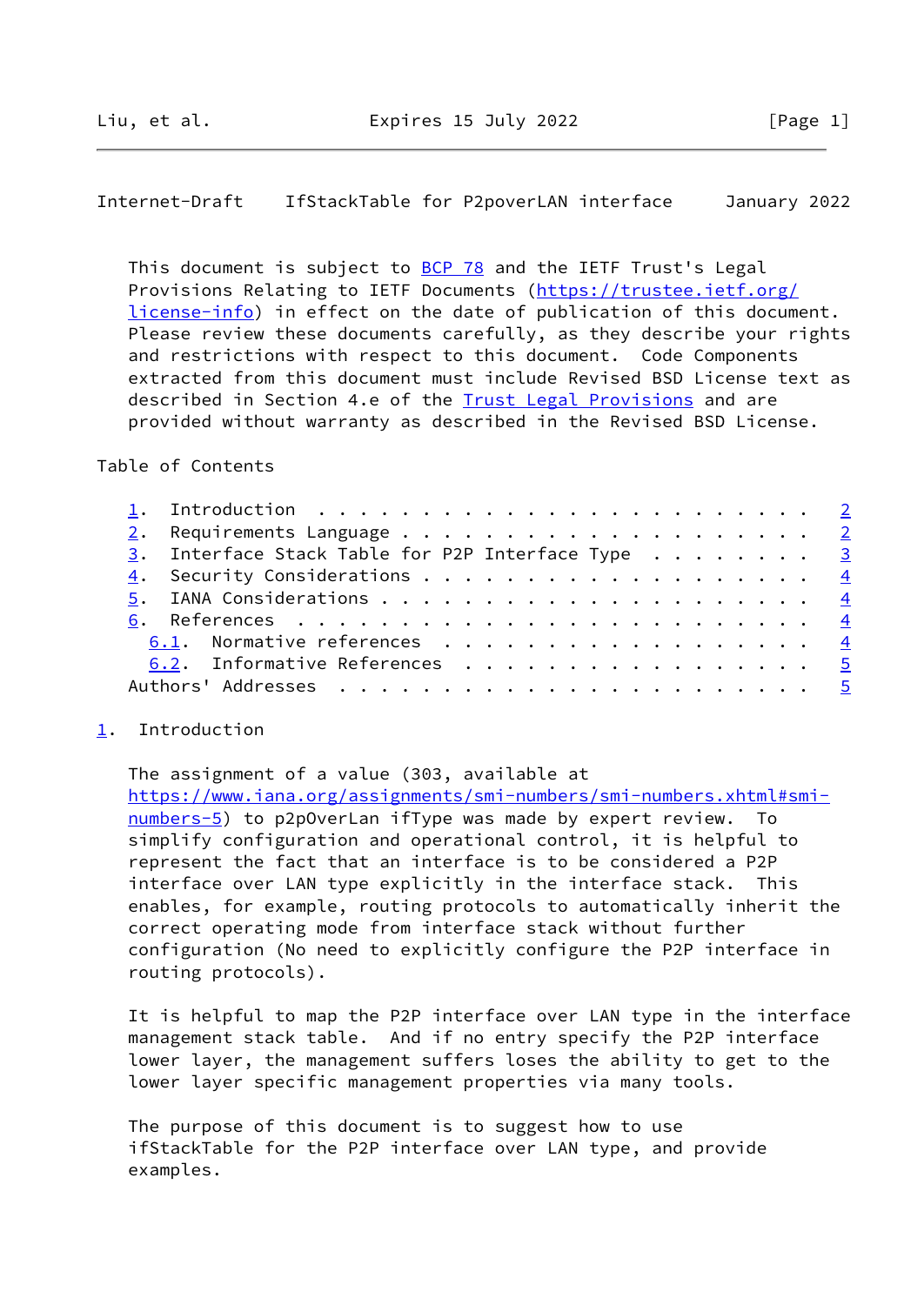### <span id="page-2-0"></span>[2](#page-2-0). Requirements Language

 The key words "MUST", "MUST NOT", "REQUIRED", "SHALL", "SHALL NOT", "SHOULD", "SHOULD NOT", "RECOMMENDED", "MAY", and "OPTIONAL" in this document are to be interpreted as described in [\[RFC2119](https://datatracker.ietf.org/doc/pdf/rfc2119)] [\[RFC8174](https://datatracker.ietf.org/doc/pdf/rfc8174)].

| Liu, et al. | Expires 15 July 2022 | [Page 2] |
|-------------|----------------------|----------|
|             |                      |          |

<span id="page-2-2"></span>Internet-Draft IfStackTable for P2poverLAN interface January 2022

### <span id="page-2-1"></span>[3](#page-2-1). Interface Stack Table for P2P Interface Type

If the device implements the IF-MIB [\[RFC2863](https://datatracker.ietf.org/doc/pdf/rfc2863)], each entry in the "/interfaces/interface" list (in "Interface Management YANG") in the operational state is typically mapped to one ifEntry is required in [\[RFC8343](https://datatracker.ietf.org/doc/pdf/rfc8343)], therefore the P2P interface over LAN type should also fully mapped to one ifEntry by defining the "ifStackTable" ("higher layer-if" and "lower-layer-if").

 The P2P interface higher layer should be network layer "ipForward" (defined in IANA) to run routing protocol, the P2P interface lower layer is link data layer "ethernetCsmacd" (defined in IANA).

 The P2P interface type ifStackTable can be defined along the lines of following example which complies with [[RFC8343](https://datatracker.ietf.org/doc/pdf/rfc8343)] [\[RFC6991](https://datatracker.ietf.org/doc/pdf/rfc6991)] [[RFC8340](https://datatracker.ietf.org/doc/pdf/rfc8340)]:

```
 <interface>
  <name>isis_int</name>
  <type>ianaift:ipForward</type>
</interface>
<interface>
  <name>eth1</name>
  <type>ianaift:ethernetCsmacd</type>
</interface>
<interface>
  <name>p2p</name>
  <type>ianaift:p2pOverLan</type>
  <higher-layer-if>isis_int</higher-layer-if>
  <lower-layer-if>eth1</lower-layer-if>
  <enabled>false</enabled>
  <admin-status>down</admin-status>
  <oper-status>down</oper-status>
  <statistics>
    <discontinuity-time>
```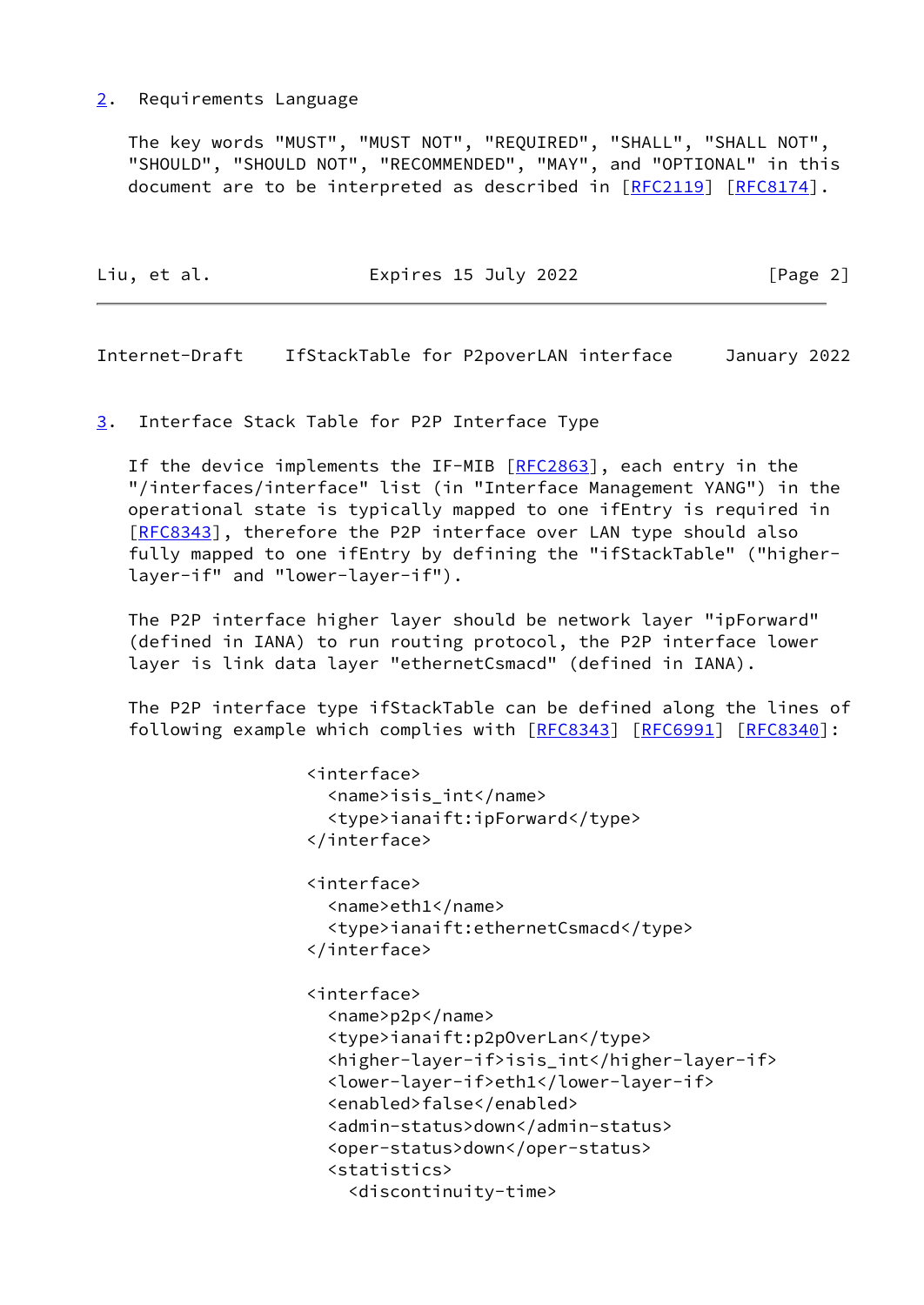2021-04-01T03:00:00+00:00 </discontinuity-time> <!-- counters now shown here --> </statistics> </interface>

Figure 1

Liu, et al. Expires 15 July 2022 [Page 3]

<span id="page-3-1"></span>Internet-Draft IfStackTable for P2poverLAN interface January 2022

<span id="page-3-0"></span>[4](#page-3-0). Security Considerations

 The interface stack table specified in this document is read-only. Read operation to this table without complete protection should not have a negative effect on network operations.

<span id="page-3-2"></span>[5](#page-3-2). IANA Considerations

 In the Interface Types registry, IANA has previously assigned a value of 303 for p2pOverLan with a reference of [[RFC5309](https://datatracker.ietf.org/doc/pdf/rfc5309)], as shown in following table (available at [https://www.iana.org/assignments/smi](https://www.iana.org/assignments/smi-numbers/smi-numbers.xhtml#smi-numbers-5) [numbers/smi-numbers.xhtml#smi-numbers-5](https://www.iana.org/assignments/smi-numbers/smi-numbers.xhtml#smi-numbers-5)). IANA is requested to amend the reference to point to this document and to make a similar amendment in the YANG iana-if-type module [[RFC7224](https://datatracker.ietf.org/doc/pdf/rfc7224)] which currently points to  $[REC8561]$ , as this document explains how the ifType is to be used.

| Decimal | Name | references                                  |
|---------|------|---------------------------------------------|
| 303     |      | p2p0verLan   [this document when published] |

Figure 2

# <span id="page-3-3"></span>[6](#page-3-3). References

<span id="page-3-4"></span>[6.1](#page-3-4). Normative references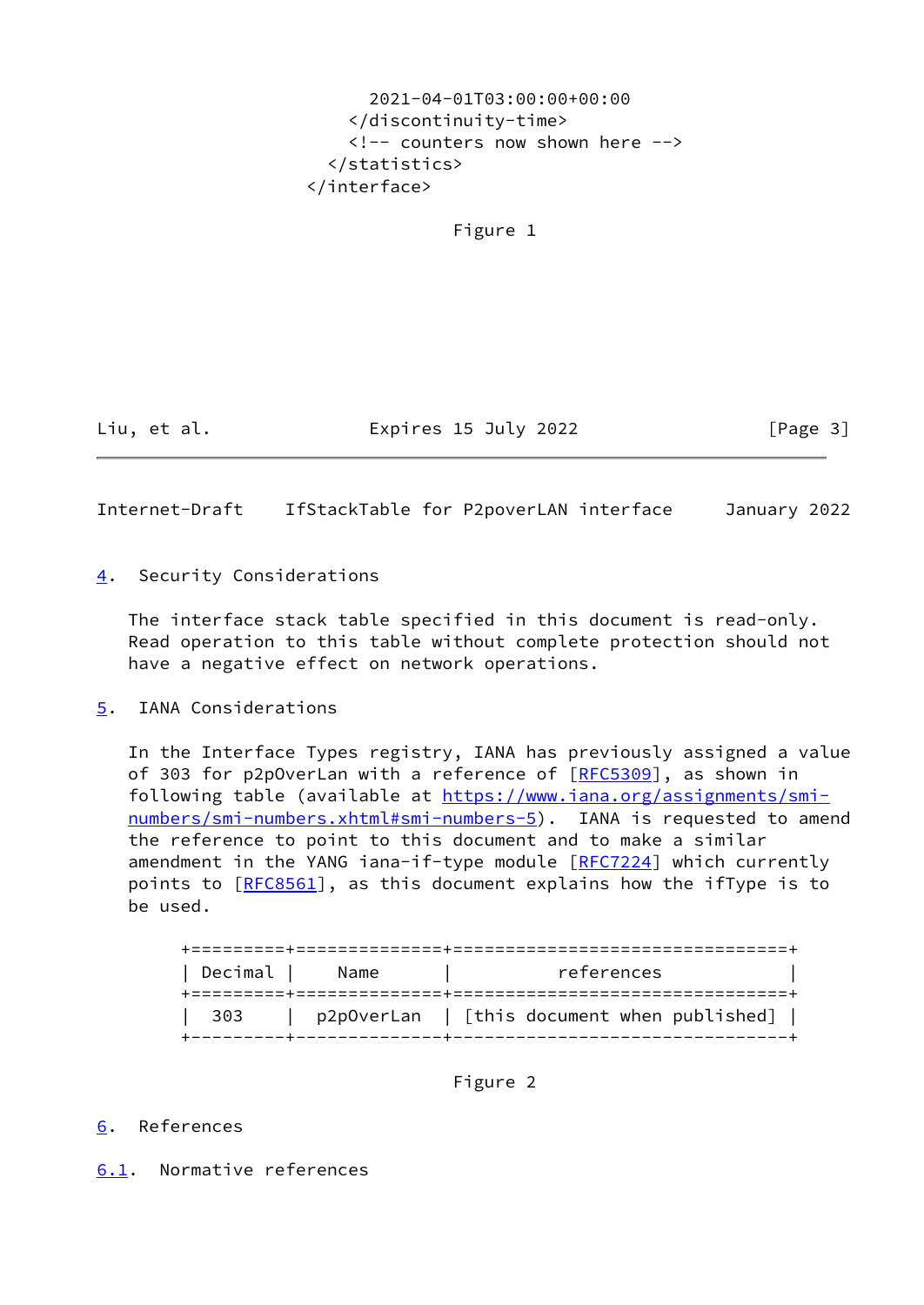- [RFC2119] Bradner, S., "Key words for use in RFCs to Indicate Requirement Levels", [BCP 14](https://datatracker.ietf.org/doc/pdf/bcp14), [RFC 2119](https://datatracker.ietf.org/doc/pdf/rfc2119), DOI 10.17487/RFC2119, March 1997, <[https://www.rfc-editor.org/info/rfc2119>](https://www.rfc-editor.org/info/rfc2119).
- [RFC2863] McCloghrie, K. and F. Kastenholz, "The Interfaces Group MIB", [RFC 2863](https://datatracker.ietf.org/doc/pdf/rfc2863), DOI 10.17487/RFC2863, June 2000, <[https://www.rfc-editor.org/info/rfc2863>](https://www.rfc-editor.org/info/rfc2863).
- [RFC5309] Shen, N., Ed. and A. Zinin, Ed., "Point-to-Point Operation over LAN in Link State Routing Protocols", [RFC 5309](https://datatracker.ietf.org/doc/pdf/rfc5309), DOI 10.17487/RFC5309, October 2008, <[https://www.rfc-editor.org/info/rfc5309>](https://www.rfc-editor.org/info/rfc5309).
- [RFC7224] Bjorklund, M., "IANA Interface Type YANG Module", [RFC 7224,](https://datatracker.ietf.org/doc/pdf/rfc7224) DOI 10.17487/RFC7224, May 2014, <[https://www.rfc-editor.org/info/rfc7224>](https://www.rfc-editor.org/info/rfc7224).

| Liu, et al. | Expires 15 July 2022 | [Page 4] |
|-------------|----------------------|----------|
|             |                      |          |

#### <span id="page-4-1"></span>Internet-Draft IfStackTable for P2poverLAN interface January 2022

- [RFC8174] Leiba, B., "Ambiguity of Uppercase vs Lowercase in [RFC](https://datatracker.ietf.org/doc/pdf/rfc2119) [2119](https://datatracker.ietf.org/doc/pdf/rfc2119) Key Words", [BCP 14](https://datatracker.ietf.org/doc/pdf/bcp14), [RFC 8174,](https://datatracker.ietf.org/doc/pdf/rfc8174) DOI 10.17487/RFC8174, May 2017, [<https://www.rfc-editor.org/info/rfc8174](https://www.rfc-editor.org/info/rfc8174)>.
- [RFC8343] Bjorklund, M., "A YANG Data Model for Interface Management", [RFC 8343](https://datatracker.ietf.org/doc/pdf/rfc8343), DOI 10.17487/RFC8343, March 2018, <[https://www.rfc-editor.org/info/rfc8343>](https://www.rfc-editor.org/info/rfc8343).
- [RFC8561] Ahlberg, J., Ye, M., Li, X., Spreafico, D., and M. Vaupotic, "A YANG Data Model for Microwave Radio Link", [RFC 8561,](https://datatracker.ietf.org/doc/pdf/rfc8561) DOI 10.17487/RFC8561, June 2019, <[https://www.rfc-editor.org/info/rfc8561>](https://www.rfc-editor.org/info/rfc8561).

<span id="page-4-0"></span>[6.2](#page-4-0). Informative References

- [RFC6991] Schoenwaelder, J., Ed., "Common YANG Data Types", [RFC 6991,](https://datatracker.ietf.org/doc/pdf/rfc6991) DOI 10.17487/RFC6991, July 2013, <[https://www.rfc-editor.org/info/rfc6991>](https://www.rfc-editor.org/info/rfc6991).
- [RFC8340] Bjorklund, M. and L. Berger, Ed., "YANG Tree Diagrams", [BCP 215](https://datatracker.ietf.org/doc/pdf/bcp215), [RFC 8340,](https://datatracker.ietf.org/doc/pdf/rfc8340) DOI 10.17487/RFC8340, March 2018, <[https://www.rfc-editor.org/info/rfc8340>](https://www.rfc-editor.org/info/rfc8340).